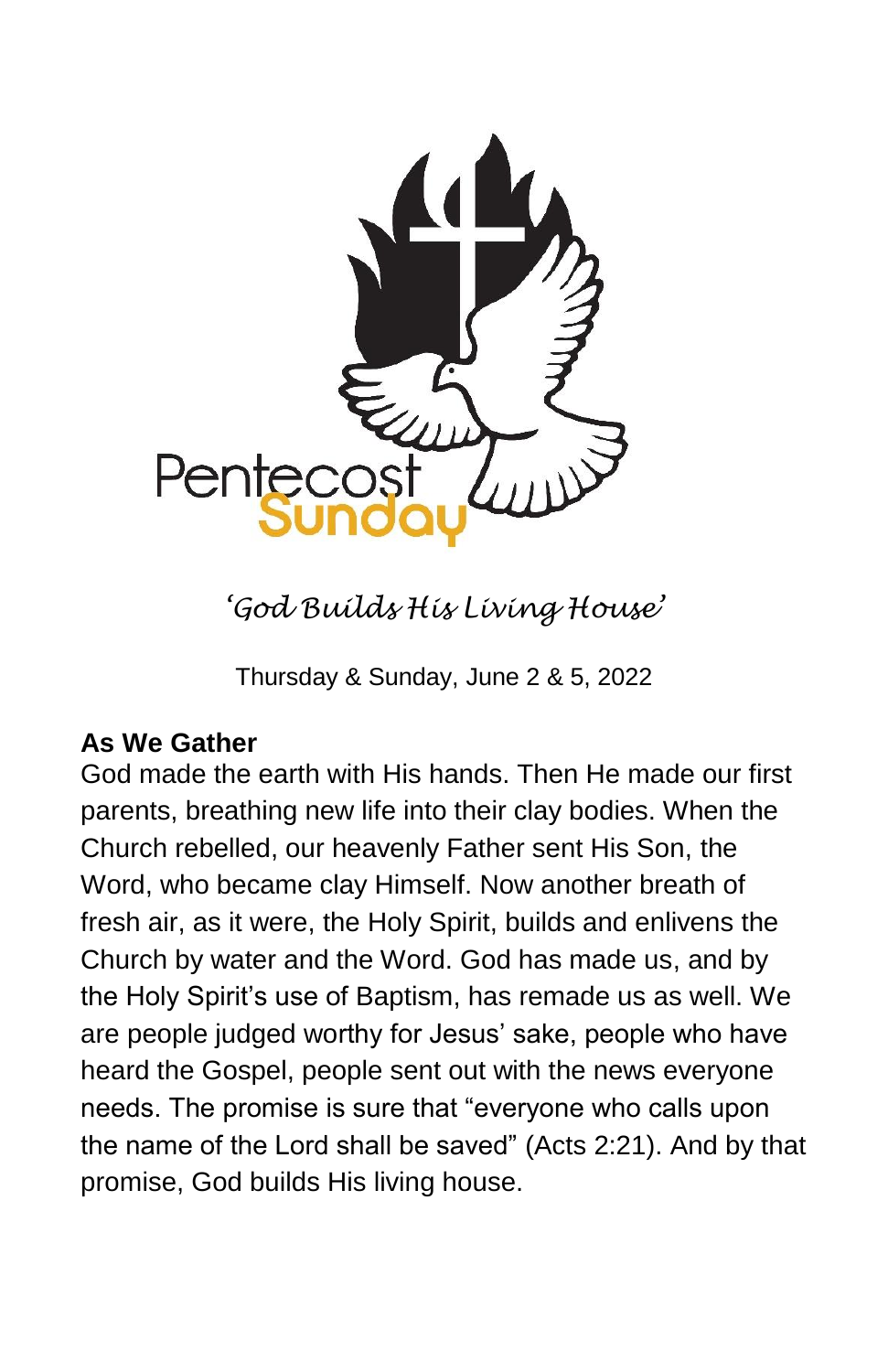## **图 PREPARATION 图**

**10:45 AM Pre-Service Song** "Our God"

**6:30 PM & 8:15 AM Opening Hymn** "O Holy Spirit, Enter In" *LSB* 913

**10:45 AM Opening Song** "Shine, Jesus, Shine"

# **Invocation**

P: In the name of the Father and of the Son and of the Holy Spirit. **C: Amen.**

# **Opening Sentences**

- P: And the LORD said, "Come, let Us go down and there confuse their language, so that they may not understand one another's speech."
- **C: They were amazed and astonished, saying, "How is it that we hear, each of us in his own native language?"**
- P: In the last days it shall be, God declares, that I will pour out my Spirit on all flesh,
- **C: and it shall come to pass that everyone who calls upon the name of the Lord shall be saved.**

# **Confession and Absolution**

- P: The Holy Spirit has worked faith in our hearts so that we may hear the good news about our Savior, but our sins are always before us. Let us therefore confess our sins to God our Father.
- **C: Most merciful God, we confess that we are by nature sinful and unclean. We have sinned against You in thought, word, and deed, by what we have done and by what we have left undone. We are helpless to amend our sinful lives without You, gracious God. For Jesus' sake, forgive us, renew our faith, and turn our feet to paths pleasing to You.**
- P: In Eden, God created our first parents from the clay of His good earth. When they ate the forbidden fruit, the Word became clay Himself to pay for our sins and to rise victorious. Our heavenly Father has molded you, Christ's peace is with you, and the Spirit is in you to enkindle your faith. I therefore forgive you all your sins in the name of the Father and of the Son and of the Holy Spirit.
- **C: Amen.**

## **WORD &**

**Introit**

**C: Come, Holy Spirit, from above, And fill our hearts with holy love. Your sev'nfold gifts on us bestow That fiery faith in all may grow.**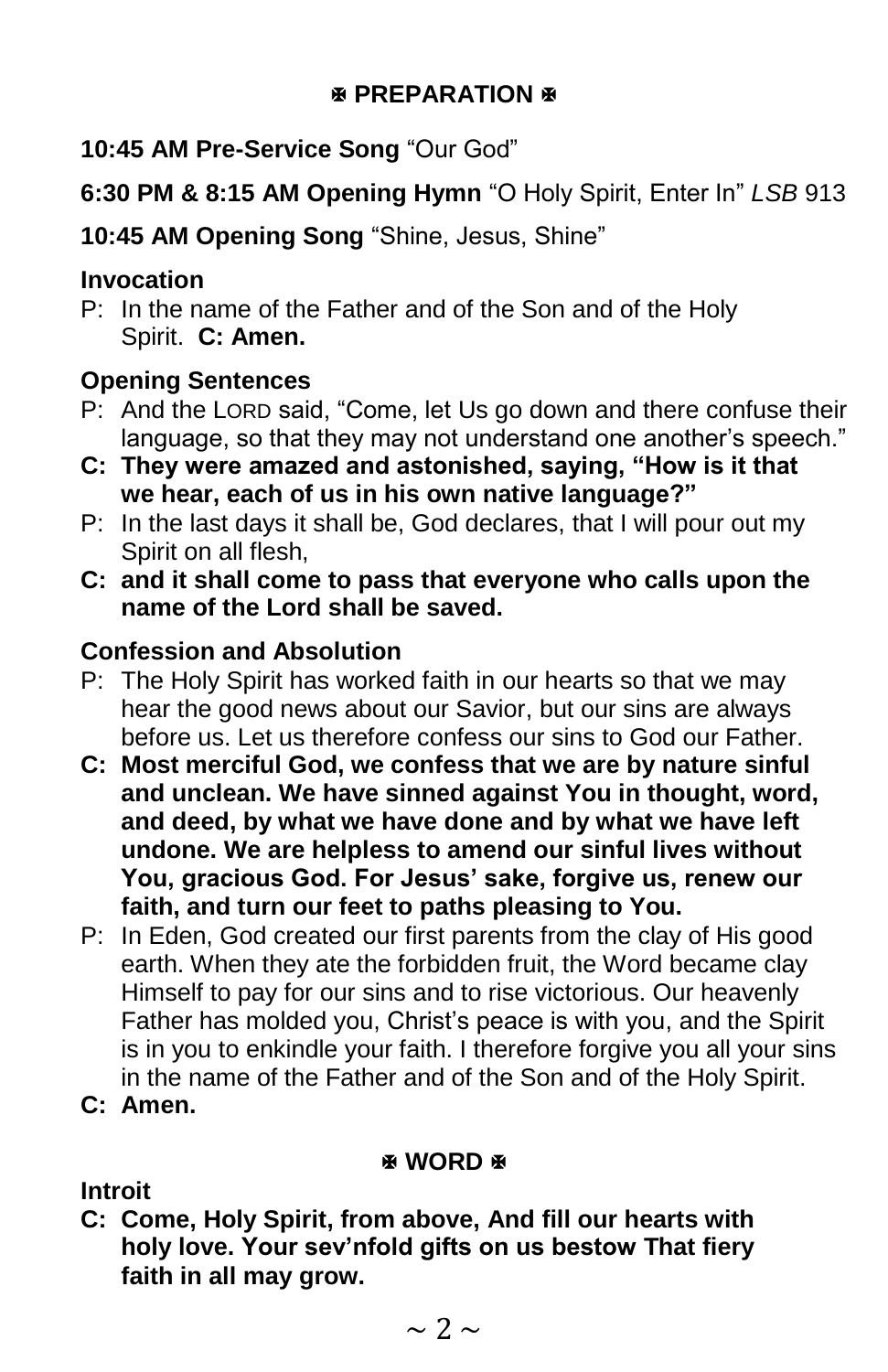- P: O LORD, how manifold are Your works! In wisdom have You made them all; the earth is full of Your creatures. These all I look to You, to give them their food in due season. When You give it to them, they gather it up; when You open Your hand, they are filled with good things. When You send forth Your Spirit, they are created, and You renew the face of the ground.
- **C: Glory be to the Father and to the Son and to the Holy Spirit; as it was in the beginning, is now, and will be forever. Amen.**

# **6:30 PM & 8:15 AM Hymn of Praise** "O Day Full of Grace" *LSB 503*

**10:45 AM Song of Praise** "Blessed Be Your Name"

## **Salutation**

P: The Lord be with you. **C: And also with you.**

# **Prayer of the Day**

- P: Let us pray. O God, on this day long ago, Your Holy Spirit used the apostles to preach in power.
- **C: Breathe new life in us today. Use us, clay vessels though we are, to build the Church upon the foundation of those apostles, with Christ as our cornerstone;**
- P: through the same Jesus Christ, Your Son, our Lord, who lives and reigns with You and the Holy Spirit, one God, now and forever. **C: Amen.**

# **Old Testament Reading** *Genesis 11:1–9*

*(after the reading)…*

L: This is the Word of the Lord. **C: Thanks be to God.**

# **Second Reading** *Acts 2:1–21*

- L: When the day of Pentecost arrived, they were all together in one place. And suddenly there came from heaven a sound like a mighty rushing wind, and it filled the entire house where they were sitting. And divided tongues as of fire appeared to them and rested on each one of them. And they were all filled with the Holy Spirit and began to speak in other tongues as the Spirit gave them utterance. Now there were dwelling in Jerusalem Jews, devout men from every nation under heaven. And at this sound the multitude came together, and they were bewildered, because each one was hearing them speak in his own language. And they were amazed and astonished, saying,
- **C: "Are not all these who are speaking Galileans? And how is it that we hear, each of us in his own native language?**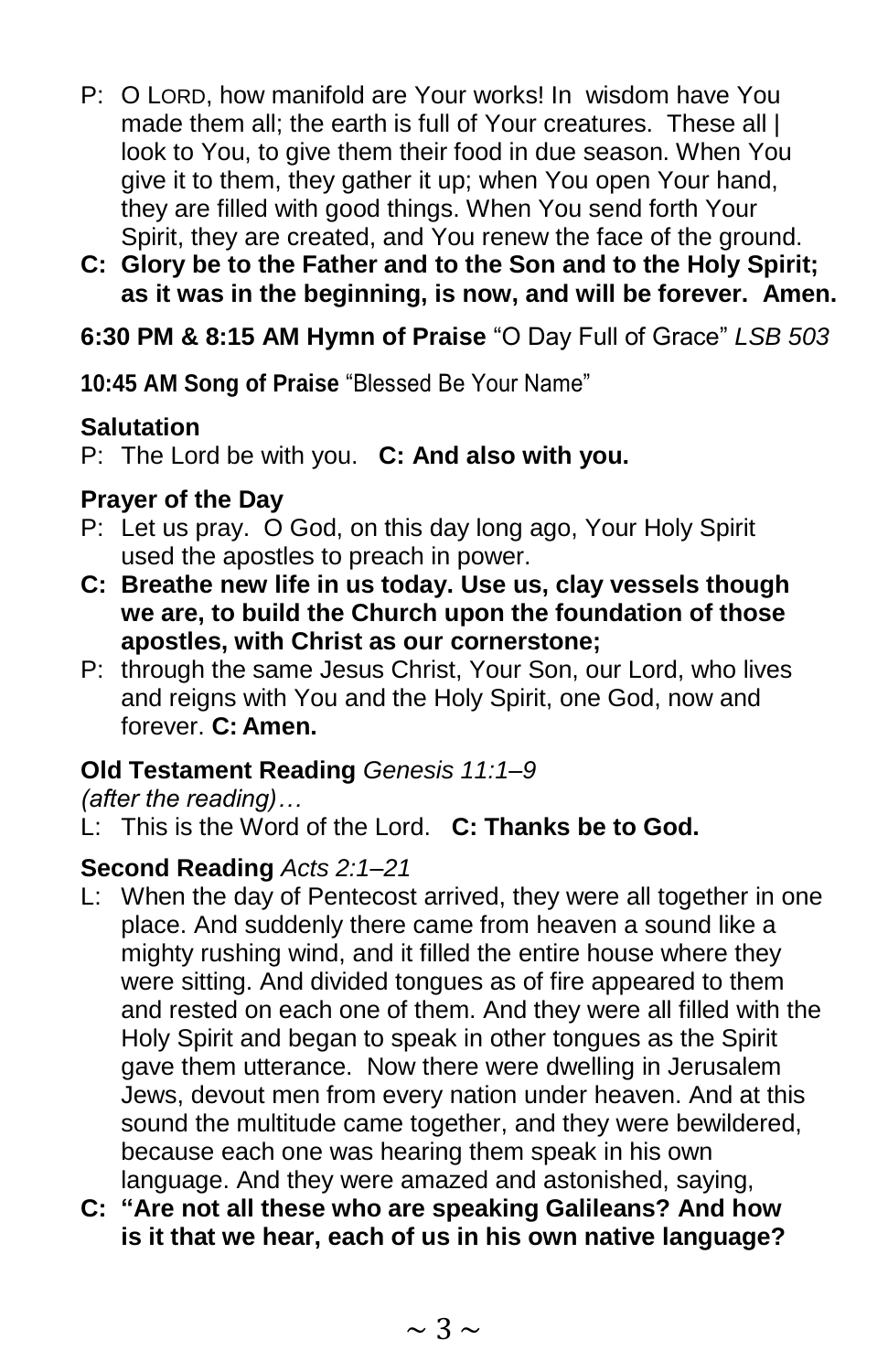- L: Parthians and Medes and Elamites and residents of Mesopotamia, Judea and Cappadocia, Pontus and Asia, Phrygia and Pamphylia, Egypt and the parts of Libya belonging to Cyrene, and visitors from Rome, both Jews and proselytes, Cretans and Arabians—
- **C: we hear them telling in our own tongues the mighty works of God."**
- L: And all were amazed and perplexed, saying to one another,
- **C: "What does this mean?"**
- L: But others mocking said,
- **C: "They are filled with new wine."**
- L: But Peter, standing with the eleven, lifted up his voice and addressed them, "Men of Judea and all who dwell in Jerusalem, let this be known to you, and give ear to my words. For these men are not drunk, as you suppose, since it is only the third hour of the day. But this is what was uttered through the prophet Joel: "'And in the last days it shall be, God declares, that I will pour out My Spirit on all flesh, and your sons and your daughters shall prophesy, and your young men shall see visions, and your old men shall dream dreams; even on My male servants and female servants in those days I will pour out My Spirit, and they shall prophesy. And I will show wonders in the heavens above and signs on the earth below, blood, and fire, and vapor of smoke; the sun shall be turned to darkness and the moon to blood, before the day of the Lord comes, the great and magnificent day. And it shall come to pass that everyone who calls upon the name of the Lord shall be saved.'"
- $L$ : This is the Word of the Lord.
- **C: Thanks be to God.**
- L: Please stand as you are able for the reading of the Holy Gospel.

#### **Holy Gospel** *John 14:23–31*

- P: The Holy Gospel according to St. John, the fourteenth chapter.
- **C: Glory to You, O Lord.** *(after the reading)…*
- P: This is the Gospel of the Lord. **C: Praise to You, O Christ.**

## **Children's Message and Celebrate Song**

## **Sermon**

#### **Catechism** *The Third Article*

- **C: I believe in the Holy Spirit, the holy Christian Church, the communion of saints, the forgiveness of sins, the resurrection of the body, and the life everlasting. Amen.**
- P: What does this mean?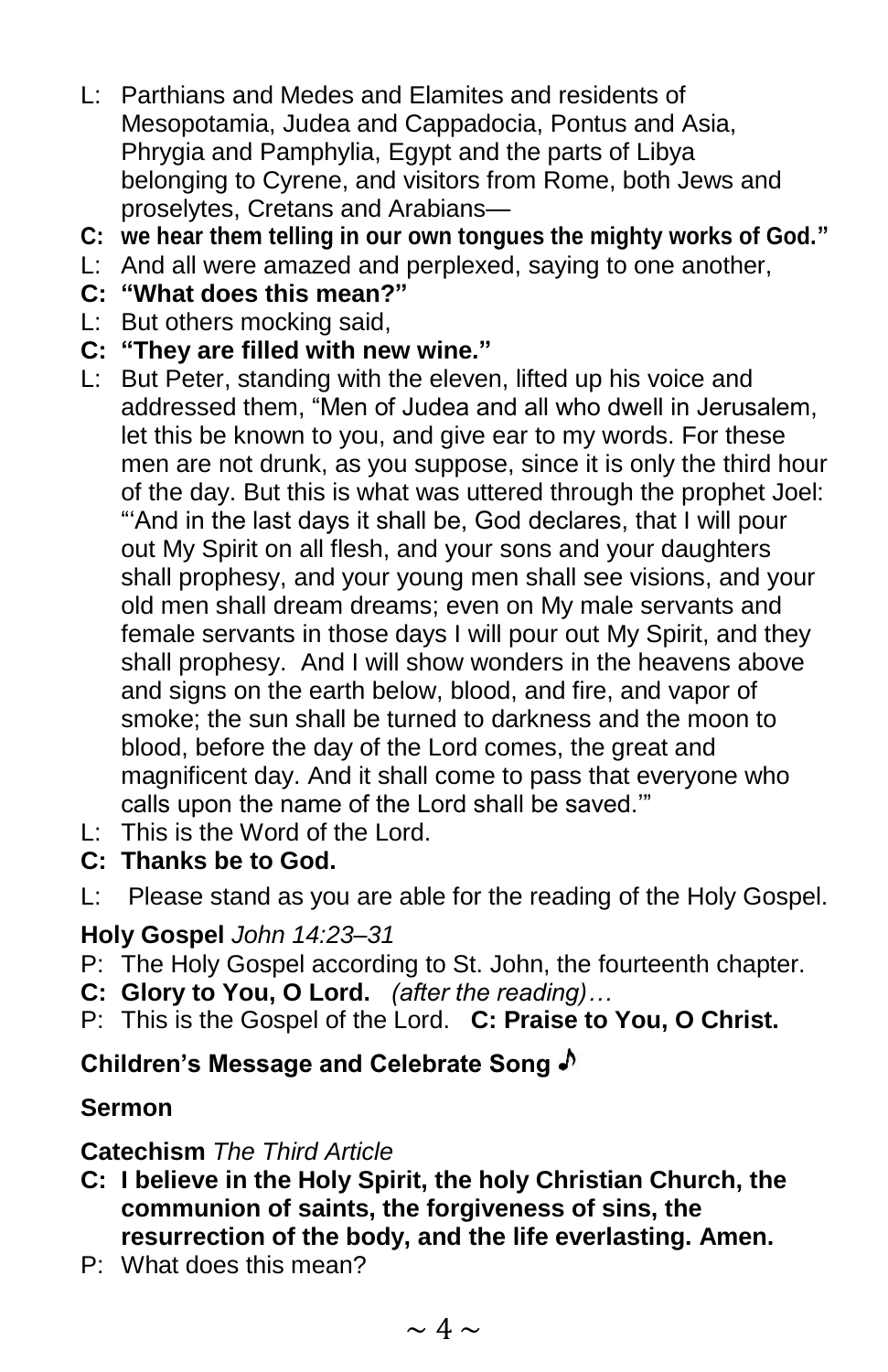**C: I believe that I cannot by my own reason or strength believe in Jesus Christ, my Lord, or come to Him; but the Holy Spirit has called me by the Gospel, enlightened me with His gifts, sanctified and kept me in the true faith. In the same way He calls, gathers, enlightens, and sanctifies the whole Christian Church on earth, and keeps it with Jesus Christ in the one true faith. In this Christian Church He daily and richly forgives all my sins and the sins of all believers. On the Last Day He will raise me and all the dead, and give eternal life to me and all believers in Christ. This is most certainly true.**

# **Prayer of the Church**

P: *(after the reading)…* Lord, in Your mercy, **C: hear our prayer.**

## **Offering & Attendance/Involvement Cards**

*ALL* **Services: Offertory Hymn** "Voices Raised to You We Offer" LSB 795, vrs. 1, 4; *Tune 367*

## **SACRAMENT &**

#### **Preface**

- P: The Lord be with you. **C: And also with you.**
- P: Lift up your hearts. **C: We lift them to the Lord.**
- P: Let us give thanks to the Lord our God.
- **C: It is right to give Him thanks and praise.**

## **Proper Preface**

P: It is truly good, right, and salutary that we should at all times and in all places offer thanks and praise to You, O Lord, holy Father, through Christ, our Lord. On this day, Your Holy Spirit gave birth to the Church, providing courage and power to the disciples to proclaim Your Son's resurrection and to invite all who heard to become part of the living Church. And so, with angels and archangels and all the company of heaven we laud and magnify Your glorious name, evermore praising You and saying:

## **Prayer of Thanksgiving**

P: Blessed are You, Lord of heaven and earth, for You have had mercy on those whom You created and sent Your only-begotten Son into our flesh to bear our sin and be our Savior. With repentant joy we receive the salvation accomplished for us by the all-availing sacrifice of His body and His blood on the cross.

Grant that Your Holy Spirit bring to remembrance all that Your Son has done and taught. Gathered in Jesus' name, we ask You, O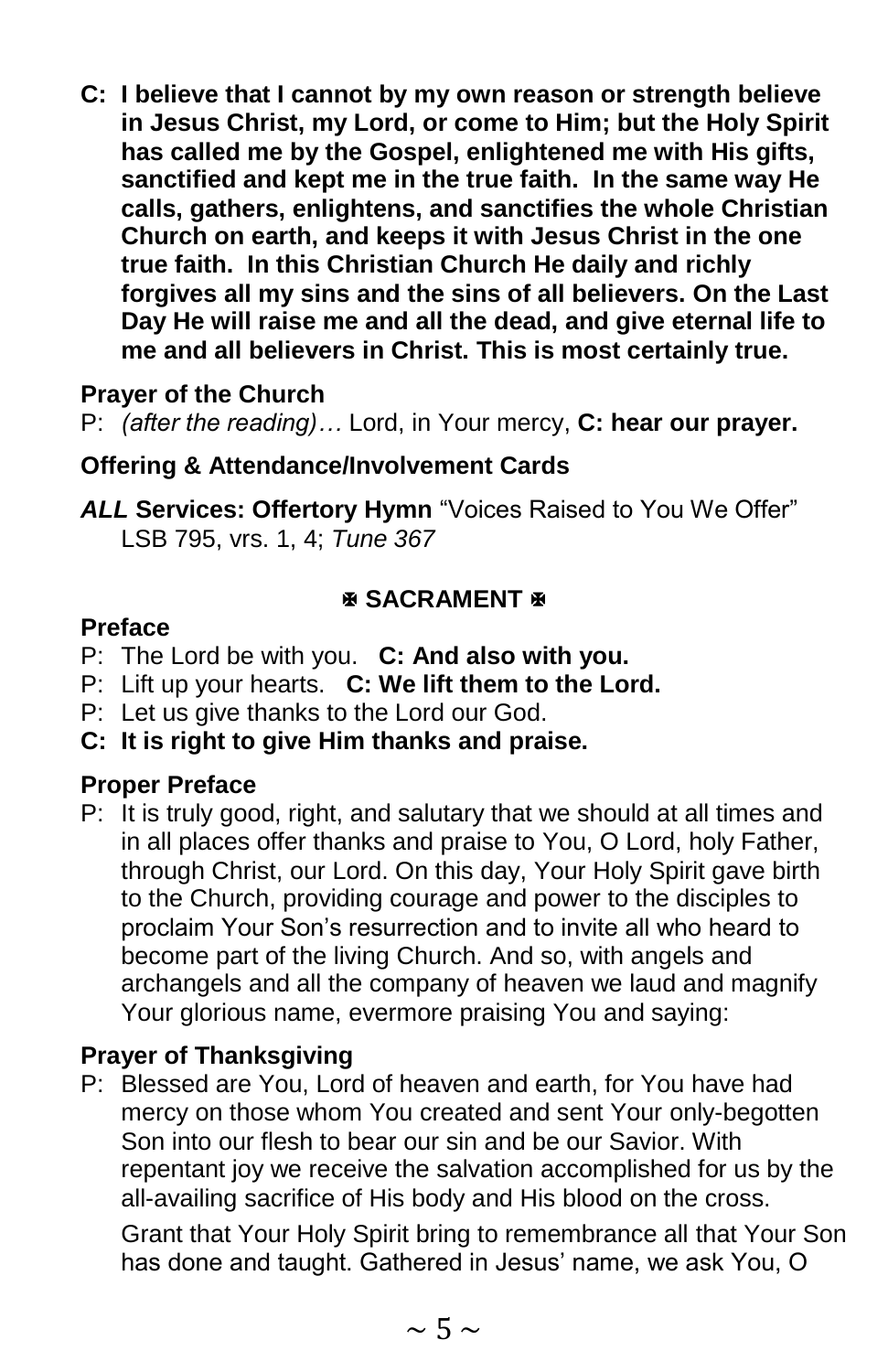Lord, that You forgive, renew, and strengthen us with Your Word and Spirit. Grant us faithfully to eat His body and drink His blood as He bids us do in His own testament. Use us to build the Church until You gather us together from the ends of the earth to celebrate with all the faithful the marriage feast of the Lamb in His kingdom, which has no end. Graciously receive our prayers; deliver and preserve us. To You alone, O Father, be all glory, honor, and worship, with the Son and the Holy Spirit, one God, now and forever. **C: Amen.**

# **The Words of Our Lord**

## **Proclamation of Christ**

- P: As often as we eat this bread and drink this cup, we proclaim the Lord's death until He comes.
- **C: Amen. Come, Lord Jesus.**
- P: O Lord Jesus Christ, only Son of the Father, in giving us Your body and blood to eat and to drink, You lead us to remember and confess Your holy cross and passion, Your blessed death, Your rest in the tomb, Your resurrection from the dead, Your ascension into heaven, and Your coming for the final judgment. So remember us in Your kingdom and teach us to pray:

## **Lord's Prayer**

#### **Pax Domini**

- P: The peace of the Lord be with you always. **C: Amen.**
- **6:30 PM & 8:15 AM Distribution Hymns "Be Present at Our Table, Lord"** *LSB* 775; **"Built on the Rock"** *LSB* 645; **"O Jesus, Blessed Lord, to Thee"** *LSB* 632
- **10:45 AM Communion Songs** "Oceans (Where Feet May Fail)" and "Breathe"

#### **Post-Communion Thanksgiving**

- P: Let us pray. O God the Father, Creator of all that exists and who sent Your only-begotten Son to became clay to die and rise for us, we thank You that You have given us pardon and peace in this Sacrament.
- **C: Rule our hearts and minds by Your Holy Spirit, so that we recall our Lord's words and live according to them, serving You, building the Church, and calling people to our Savior;**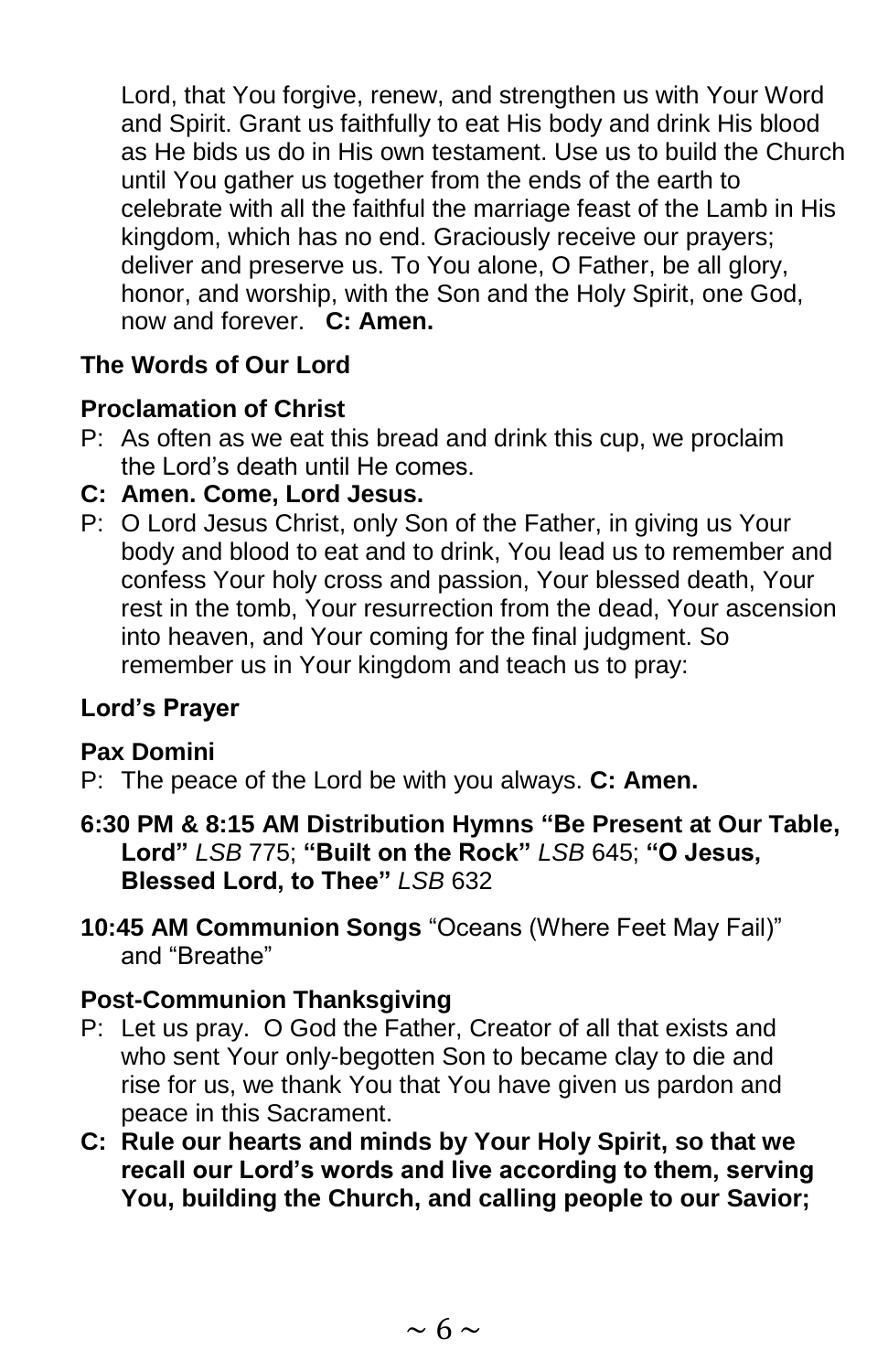P: through the same Jesus Christ, Your Son, our Lord, who lives and reigns with You and the Holy Spirit, one God, now and forever. **C: Amen.**

## **Benediction**

P: Our heavenly Father, who created you out of clay, His gracious Son, who became clay that He might lead you through death to eternal life, and the Holy Spirit, who has given you faith and seeks to use you to grow the Church, bless you, now and forever. **C: Amen.**

## **Dismissal**

- P: Go in peace as you serve the Lord.
- **C: Thanks be to God!**
- **6:30 PM & 8:15 AM Closing Hymn** "Glorious Things of You Are Spoken" *LSB* 648
- **10:45 AM Closing Song** "Soul On Fire"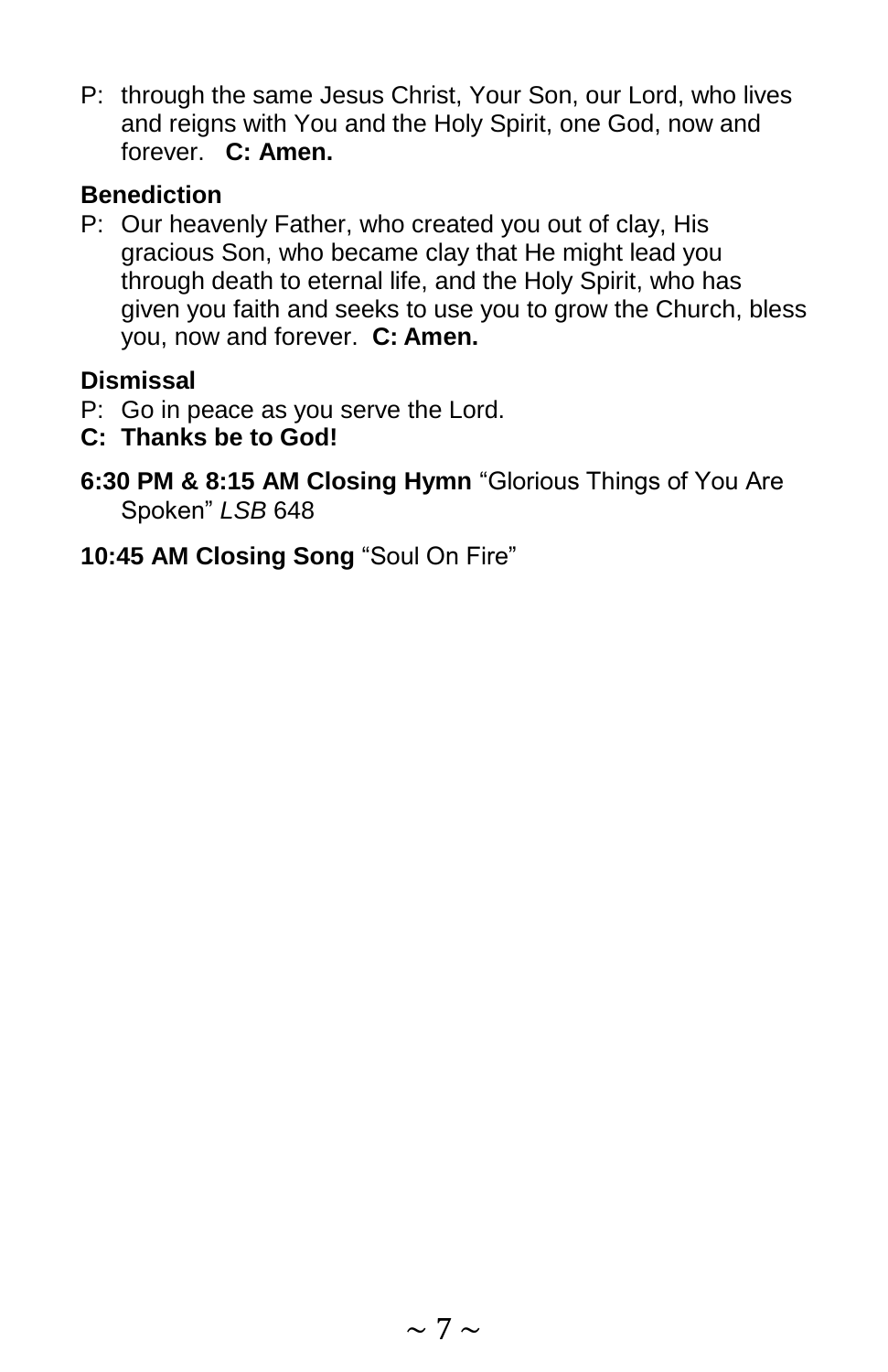# **ANNOUNCEMENTS**

**Holy Communion** is celebrated at Redeemer in the confession and glad confidence that, as He says, our Lord gives into our mouths not only bread and wine but His very body and blood to eat and drink for the forgiveness of sins and to strengthen our union with Him and with one another. Our Lord invites to His table those who trust His words, repent of all sin, and set aside any refusal to forgive and love as He forgives and loves us, that we may show forth His death until He comes. We ask visitors who are in doubt or hold a confession differing from that of this congregation, and yet desire to receive the sacrament, to first speak with a pastor.

**Our worship services** will continue to be available, traditional &/or contemporary, on our website: [www.redeemersiouxcity.com](http://www.redeemersiouxcity.com/) or you can like us on Facebook or find us on YouTube.

**Children's Bulletins and Quiet Bags** are in the back of the church. Please place the Quiet Bags in the plastic container (next to the bags) when finished. Thank You!

**Large-Print Bulletins** and hearing devices are available from Ushers.

**Please take home,** or discard into a waste basket, your church bulletins as you leave the sanctuary. Thank You

**Prayer requests** may be shared with the Prayer Leader in the Choir Loft after service. We also welcome prayer requests through our church e-mail: [redeemerchurchsc@gmail.com.](mailto:redeemerchurchsc@gmail.com) You don't have to be a member to request prayers.

**If you would like** to give a charitable donation, you may drop off at the church or mail to RLC, 3204 S. Lakeport, Sioux City, IA 51106.

**Altar Flowers** are given by Darrel & Darlene Krueger in honor of their 67th anniversary.

**Please stop by Care Corner** to sign an *anniversary* card for Thomas & Dawn Markowsky celebrating 40 years together.

*Birthday* card for Chris McMahon.

**Hi Redeemer Family,** I wanted to let you know that this week I received a call to serve as the Director of Christian Education at St. Paul Lutheran church in Pipestone, MN. This means that I currently have two calls; one from Redeemer Lutheran Church in Sioux City, IA and a second one at St. Paul's Lutheran Church in Pipestone, MN. This new call is one that I did not seek out. However, when a congregation reaches out to me, I want to be open to how God may be moving in my life. I feel very blessed to be serving Redeemer Lutheran Church. I will be taking some time to discern which call God is leading me toward at this time. I would appreciate your prayers. Austin and I will be visiting St. Paul Lutheran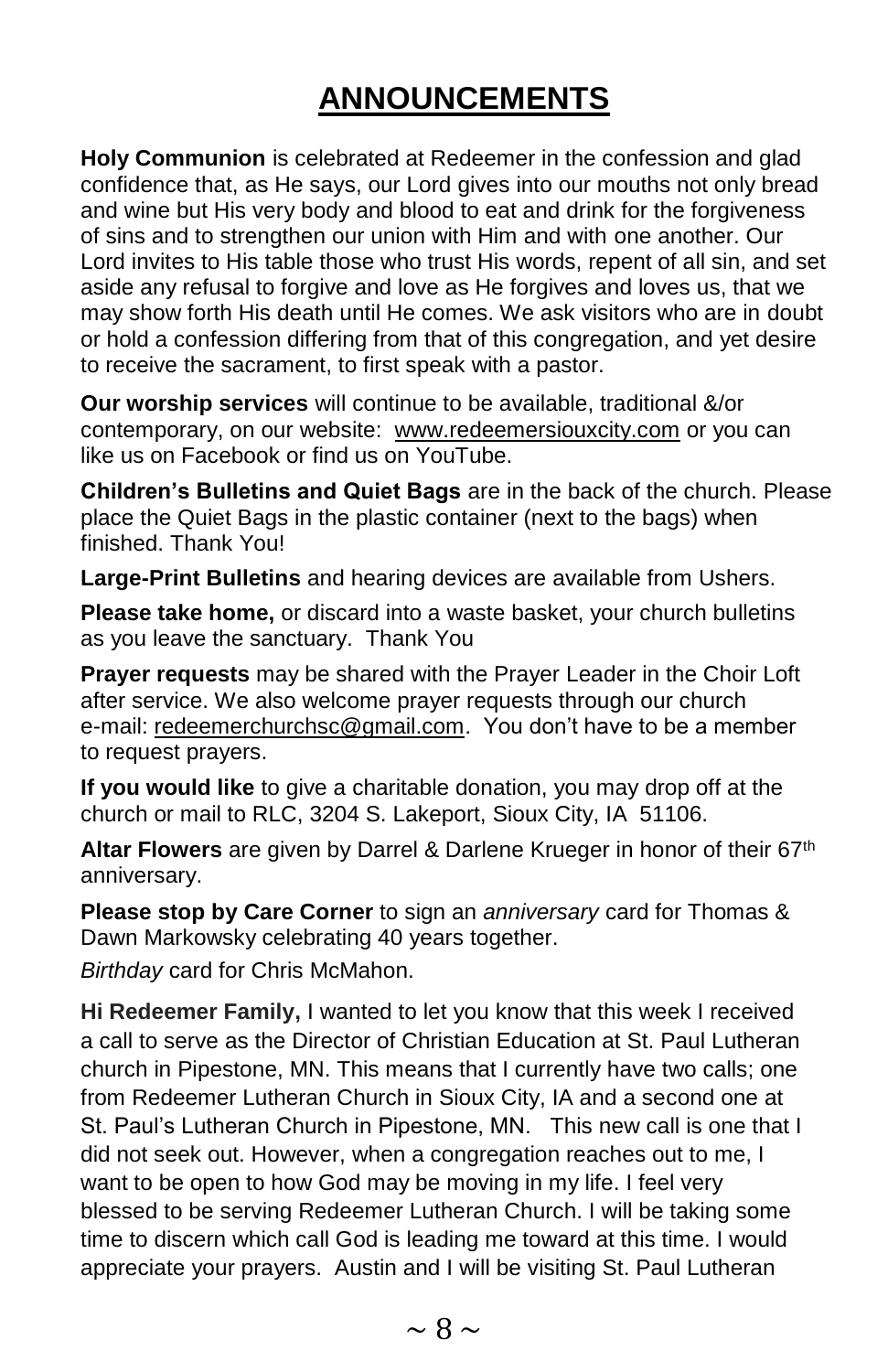Church in Pipestone in the near future and I hope to announce my decision by June 12<sup>th</sup>. Thank you for your love, support, and encouragement. ~~ In Christ, Madi

**Church Mailboxes:** Who needs them? Seriously, that is the question. We would like to put in new and attractive mailboxes along the choir hallway. But they will cost almost \$14,000. That has led us to rethink the whole situation. We are looking for congregational input. We can see the number of people who don't use their mailbox, but we'd like to get an idea how many of you use your mailbox regularly. Thank you.

**9:30 Sunday Morning Bible Study**: Max is Back! We are continuing with *Max On Life* during the adult bible study in the fellowship hall. Everyone is welcome.

**We now have** mixed fruit jelly for sale – for Mission projects – 5 for \$25 or \$6 a jar!

**Ordination/Installation service of Ezra Grabau** will be held at Faith Lutheran, Hamilton Blvd., on Sunday, June 5, 2:00. Redeemer members are invited!

**Women's Bible Study (Women of the Bible):** Wednesday, June 8th and June 22<sup>nd</sup>, 10:30 AM in Redeemer's conference room or you can join us at 6:00 PM at Oscar Carl Winery, 1473 Buchanan Ave.

**Early Bird Bible Study starts** June 8 at 6:30 a.m. We'll be using a new series from Lutheran Hour Ministry called, *Nurturing Your Faith: Life Together.* It's a nice study from 1 Peter. Everyone is welcome! We'll meet in the conference room.

**Her Health Women's Center** (located near Lowe's) are doing their "Baby Bottle" Campaign once again this year. Baby bottles are be available on the South Entrance table. You may bring back on Father's Day or before.

**Summer Sunday School Begins June 12th:** Our series will be on the *Tree of Life*: *God's Promise of Salvation* for ages 3 to 12th grade*.* The *Tree of Life: God's Promise of Salvation* is all about answering the question of how this world God created came to be in such a terrible, confused state and how God stepped forward with a plan and a promise to send His Son, Jesus Christ, to fix it all. Each week, we will explore Bible accounts that guide us through this epic story of salvation from creation, to the cross, to Christ's return on the Last Day.

**There is a follow up meeting, June 15 at 7 pm**, for all those who helped make Every Member Visits. The Elders would like to have a meeting where we can discuss what went well and what we could do different for our next EMV.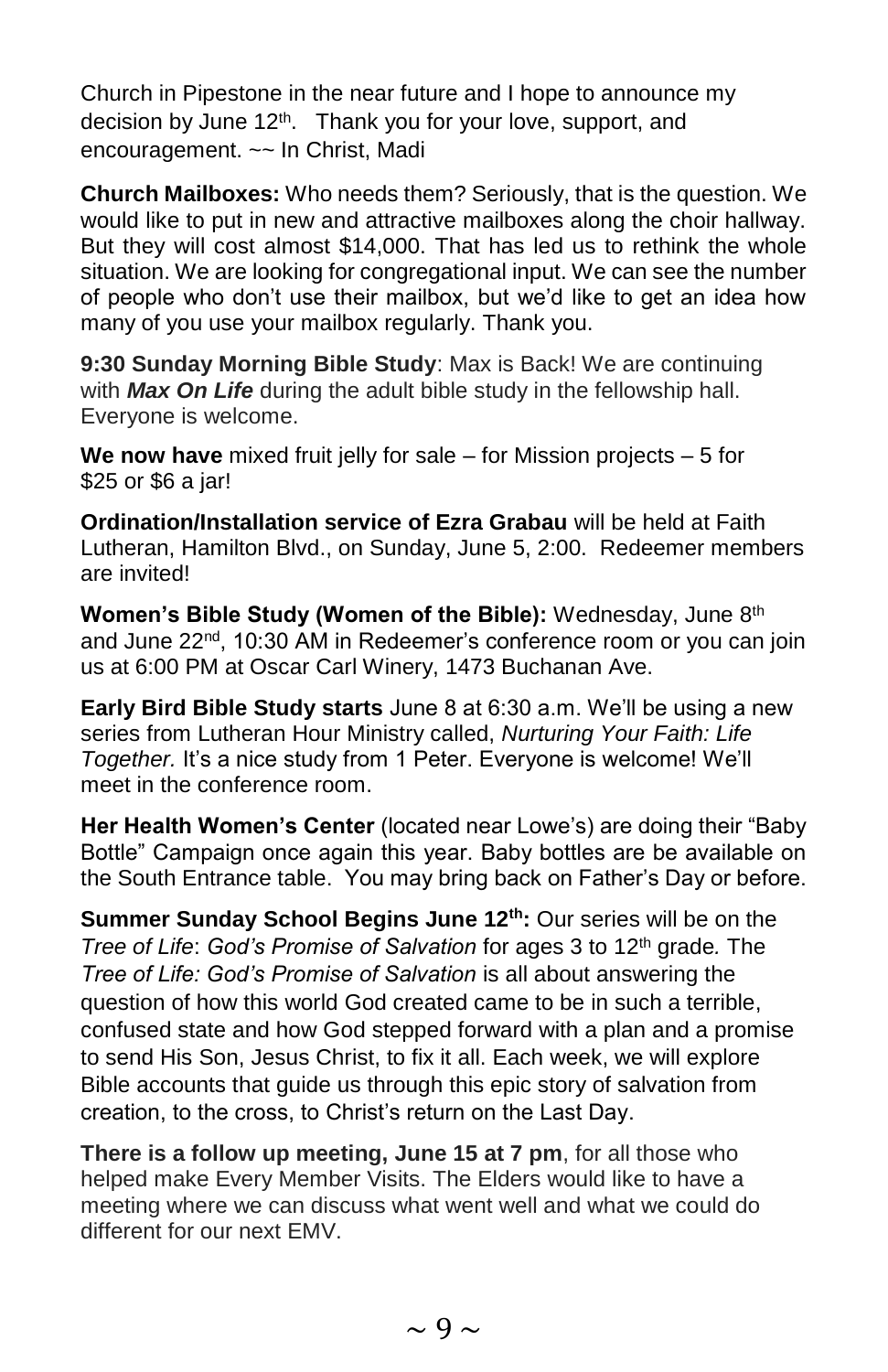**Join us for the Browns Patriotic Music Show** at the Browns Century Theater, 11 Central Ave. NW in Le Mars on July 10<sup>th</sup> at 2:00 p.m. Many patriotic songs will be featured during this show. Veterans will be recognized for their service to this country. Following the show, continue your time of fellowship by enjoying delicious ice cream at the Blue Bunny Ice Cream Parlor. The ConnecTeam has reserved the theater for Redeemer Lutheran Church members, family, and friends for \$23 per person. As this is reserved seating only, tickets can be purchased by calling or visiting the church office. **Please reserve your tickets by June 30th .** The theater can only accommodate 110 people, so please secure your tickets as soon as possible to make sure you don't miss this event! When you reserve your ticket, please let us know if you need a ride or can give someone a ride to this performance. Please also let us know if you are a Veteran or are reserving a ticket for a Veteran as we want to acknowledge and honor these heroes during the show. We look forward to seeing you for this very inspirational and patriotic tribute.

**Redeemer's ConnecTeam** would like to help celebrate the birthdays of our middle school students as well as our confirmed High School youth. Each youth will receive a 12" decorated cookie. This project is funded with a Thrivent Action Team card. Happy Birthday Blessings go out to those celebrating in June--- *Delayni Ebner (6/7), Keely Derochie (6/11), Emma Revell (6/23), Jaxson Findley (6/28), Judd Marchand (6/29), Addison Johnson (6/30).* Happy Birthday & God's Blessings from Thrivent Financial & the Redeemer ConnecTeam!

**Vacation Bible School** - **July 31st – August 4th .** We're getting ready for a great VBS this summer! This year, we are using GROUPs MONUMENTAL. VBS children will learn about God's great, vast, unending love and power! They'll look into the Bible, God's Holy Word, and explore Bible accounts about Joseph and his family. If you are interested in Volunteering for VBS, please contact DCE Madi at [redeemer.madi@gmail.com](mailto:redeemer.madi@gmail.com)

**Grief Support Group:** Help and encouragement after the death of a loved one. Your journey from mourning to joy. Grief Share is a special weekly seminar and support group designed to help you rebuild your life with God's help. **The group will meet Thursdays, 6:30-8:00 p.m. from June 9, 2022 - September 2, 2022.** Each seminar is self-contained so come for one or all 13 sessions at Calvary Lutheran Church, 4400 Central St., Sioux City, IA, 51108. Sessions meet in the church Conference Room and are confidential. Sign-up via email: [calvarysecretary@aol.com](mailto:calvarysecretary@aol.com) or by phone 712- 239-1575 #0 or in person about 10 minutes ahead of each session. *If you are interested in helping others from a Christian/Biblical world view or want more information, contact Diane Krause at [dianekrause716@gmail.com](mailto:dianekrause716@gmail.com) or by calling (712) 389-5226. Calvary is sponsoring these summer sessions. Cost is \$20 per participant. We want to bless you!*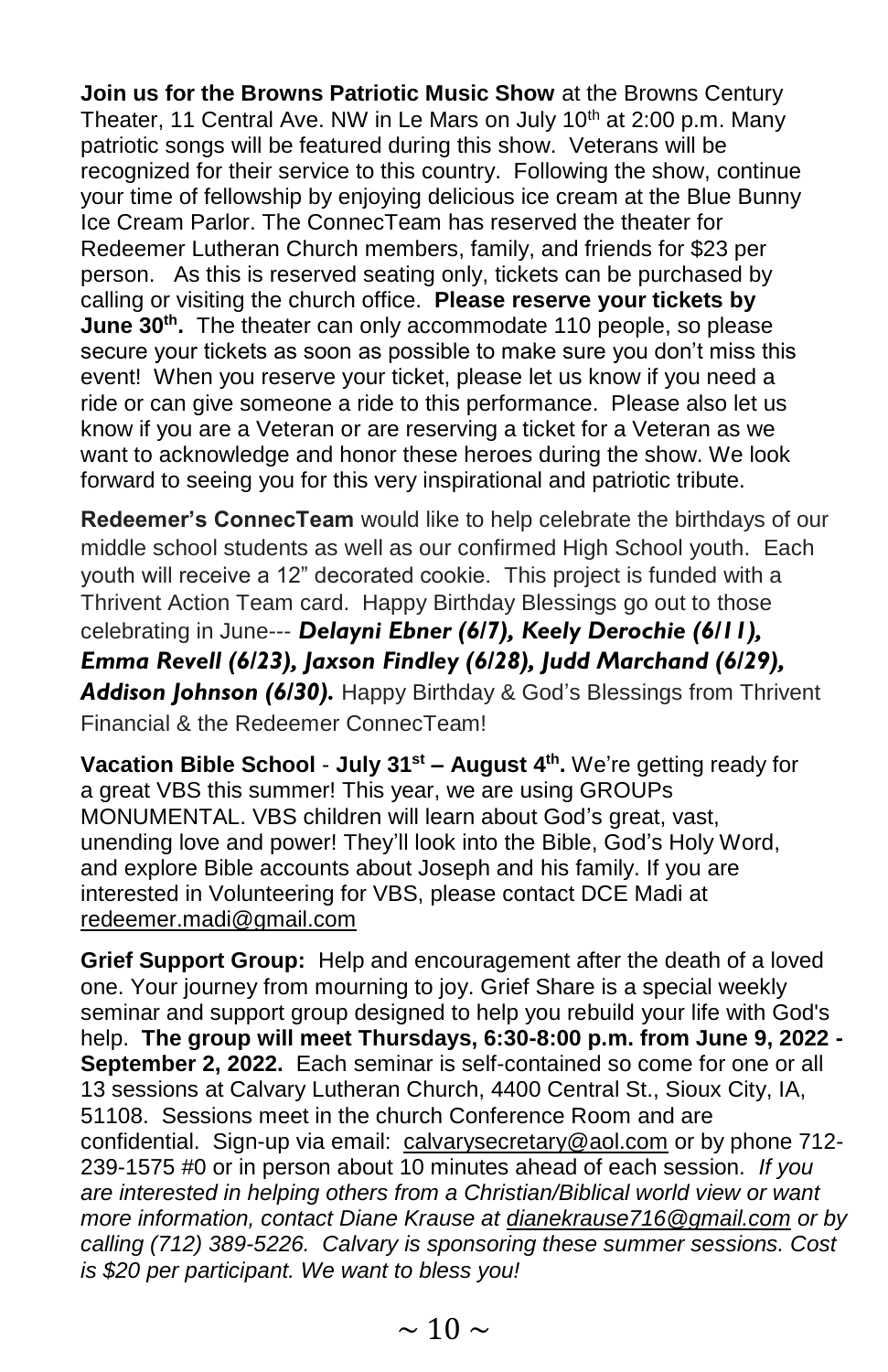**A T-bone steak fundraiser for St. Paul's Lutheran School** is being held presently. Because of significant increase in purchasing the steaks, we have had to increase the price. T-bones are 2 for \$20, similar in size to last year (about 12 oz each). Available in our kitchen freezer. You can buy a whole case of 12 for \$120 or 6 for \$60 if you wish. Talk to either pastor, or during the week ask at the office. ~~Pastor Zirpel

**If you have** "new" flats (lids) and/or new/used canning rings (narrow or wide), you no longer need, we would gladly accept your donation. Just put in a sack or box and place outside Pastor Zirpel's door. Canning jars, especially 8 oz and 16 oz jars, also accepted. ~~Thank You!

#### **Additional Listening on Sundays:**

1. Good Shepherd Hour- 8:00 AM KSCJ

- 2. Lutheran Hour- 8:30 AM KSCJ
- 3. Main Street Living- 10:00 AM KCAU, Channel 9.

**June 5 airing**- This is the Life – "A Will to Live" – A man leaves a large portion of his money to the church and hospital, then has his will contested by relatives. Worship Service – Rev. Dr. Brent Smith from Lutheran Bible Translators presents a message based on John 14:23-31. This program is interpreted and closed captioned for the hearing impaired. If you would like to watch **Main Street Living** at a different time other than Sunday morning, 10:30, you can log on to the website (www.mainstreetliving.com). Just hit "Sioux City."

**Come Join Us on Facebook** ---- LWML Redeemer Lutheran Church - Sioux City.

## **Please Like our Facebook**

**page** [https://www.facebook.com/Bibishopemissiontrip](https://www.facebook.com/Bibishopemissiontrip/) Follow us for great stories, pictures, and updates. Thank you!

**Please Like us** our Facebook page [https://www.facebook.com/RedeemerLC](https://www.facebook.com/RedeemerLC/) 

*SERVING THIS WEEK- (June 2 & 5, 2022):* **Sunday 8:15 AM Team 3** *(Gary Flammang, Mitchel Bauman, Gary Bumsted, Alex Erickson, Bob Fleckenstein, Bob Naylor*). **10:45 AM- Team 6-** *(Al & Melissa Joens, Nate Klaumann, Karyl Knecht).* **GREETERS: Sunday 8:15 AM-** *Loralee Fink.* **10:45 AM-** *open.* **ACOLYTES: Sunday 8:15 AM-** *Jacob Runge Dill & Xavier Young.* **10:45 AM-** *Peyton Schutt & Abby Peters.* **TECHNOLOGIST:****Thurs. 6:30 PM** *David Senstad;* **Sun. 8:15 AM-***Hannah Koehler; 10:45 AM- Drake Van Meter.* **COUNTING TEAM: 1** *(Buckley & Lessmann).* **COFFEE & ROLL SERVERS:** *Youth*

*SERVING NEXT WEEK- (June 9 & 12, 2022):* **USHERS: Same as last week***.* **GREETERS: Sunday 8:15 AM-** *Lamont & Drenda Onken.* **10:45 AM-** *Marty & Marcia Delperdang.* **ACOLYTES: Sunday 8:15 AM-** *Valerie Magnuson & Vance Magnuson.* **10:45 AM-** *Hailey Siepker & Alyssa Urban.* **TECHNOLOGIST:****Thurs. 6:30 PM** *TBD;* **Sun. 8:15 AM-** *TBD; 10:45 AM- Curt Green.* **COUNTING TEAM: 2** *(Hermelbracht's & Mack).*